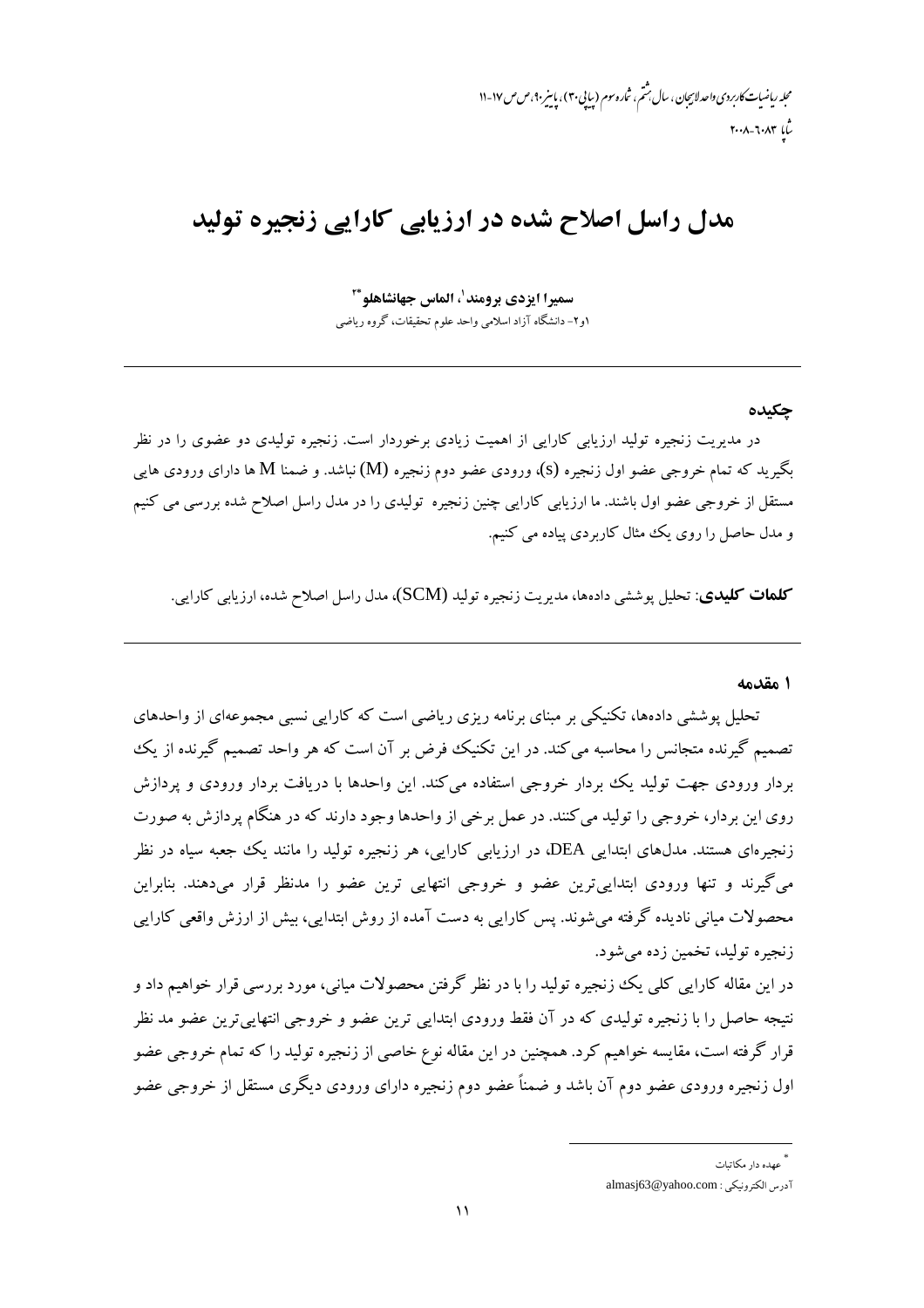ایزدی و حانشاهلو، مدل راسل اصلاح شده در ارزیابی کارایی زنجسره تولید

اول زنجیره باشد را تحت ارزیابی قرار خواهیم داد، زیرا در عمل واحدهایی مانند بانک ها وجود دارند که عضو دوم زنجیره تولید علاوه بر خروجی عضو اول زنجیره دارای ورودی دیگری نیز هست و یا تمام خروجی عضو اول زنجیره، ورودی عضو دوم آن نیست، در صورتی که در زنجیره تولید معمولی تنها ورودی در عضو دوم زنجیره، خروجی عضو اول آن است و تمام خروجی عضو اول به عنوان ورودی عضو دوم مصرف می شود. محققین زیادی در این زمینه کارهای فراوانی برای ارزیابی کارایی انجام دادهاند، از جمله می توان به , Sexton Lewis, Wu, Liang و … اشاره کرد. Easton و همکارانش، تکنیک های مرتبط با DEA را در مدیریت زنجیره تولید مورد استفاده قرار دادند [۱]. Weber , Desai در سال ۱۹۹۶ ، DEA را به عنوان وسیلهای برای ارزیابی کارایی نسبی زنجیرهها به کار بردند [۲] . Narasimhan در سال ۲۰۰۴ روشی را به منظور ارزیابی قابلیت انعطاف پذیری و قابلیت اجرای یک زنجیره تولید با دادههای چند مرحلهای را در مدل تحلیل پوششی دادهها، پیشنهاد کرد. Olson , wu در سال ۲۰۰۸ و همچنین wu و همکارانش در سال ۲۰۰۶ موفق نشدند که کارایی زنجیره تولید را به درستی مشخص کنند [۳]. Liang و همکارانش در سال ۲۰۰۶، رابطه بین کارایی زنجیره تولید و زیر سیستمهایش (اعضای زنجیره تولید) را از طريق مدل DEA در زنجيره توليد بررسي كردند[۴]. Grosskopf و Far در سال ۲۰۰۰ روش های شبکه در DEA را با هدف مدل بندی فرآیندهای چند مرحلهای توسعه دادند [۵]. Sexton و Lewis در سال ۲۰۰۴ مدلی در DEA در شبکه را معرفی کردند که زیر سیستمهای ناکارا را که باعث ناکارایی شبکه بودند مشخص می کرد [۶] . این مقاله روشی برای ارزیابی کارایی براساس DEA به منظور به دست آوردن کارایی کلی زنجیره تولید را نشان

مى دهد.

## ۲ مدل راسل اصلاح شده در ارزیابی کارایی زنجیره تولید 2-1 شرح مساله

فرض کنید n زنجیره تولید دو مرحلهای را میخواهیم ارزیابی کنیم، مانند آن چه در نمودار ۱ نشان داده شده است. كه S نشان دهنده عضو اول زنجيره توليد و M نشان دهنده عضو دوم آن است.

متغیر x بردار ورودی S و متغیرهای  $\overline y$  و z بردارهای خروجی آن هستند که z بردار ورودی M نیز هست، متغیر بر دار ورودی M و متغیر y بر دار خروجی M است.  $\overline{x}$ 

برای راحتی کار فرض می کنیم تمام زنجیرههای تولید تحت ارزیابی متجانس هستند و این یعنی، تمام زنجیرههـای تولید، در طی فرآیند تولید، با مصرف دسته ورودیهای از یک نوع دسته خروجیهای از یک نوع تولید می کنند.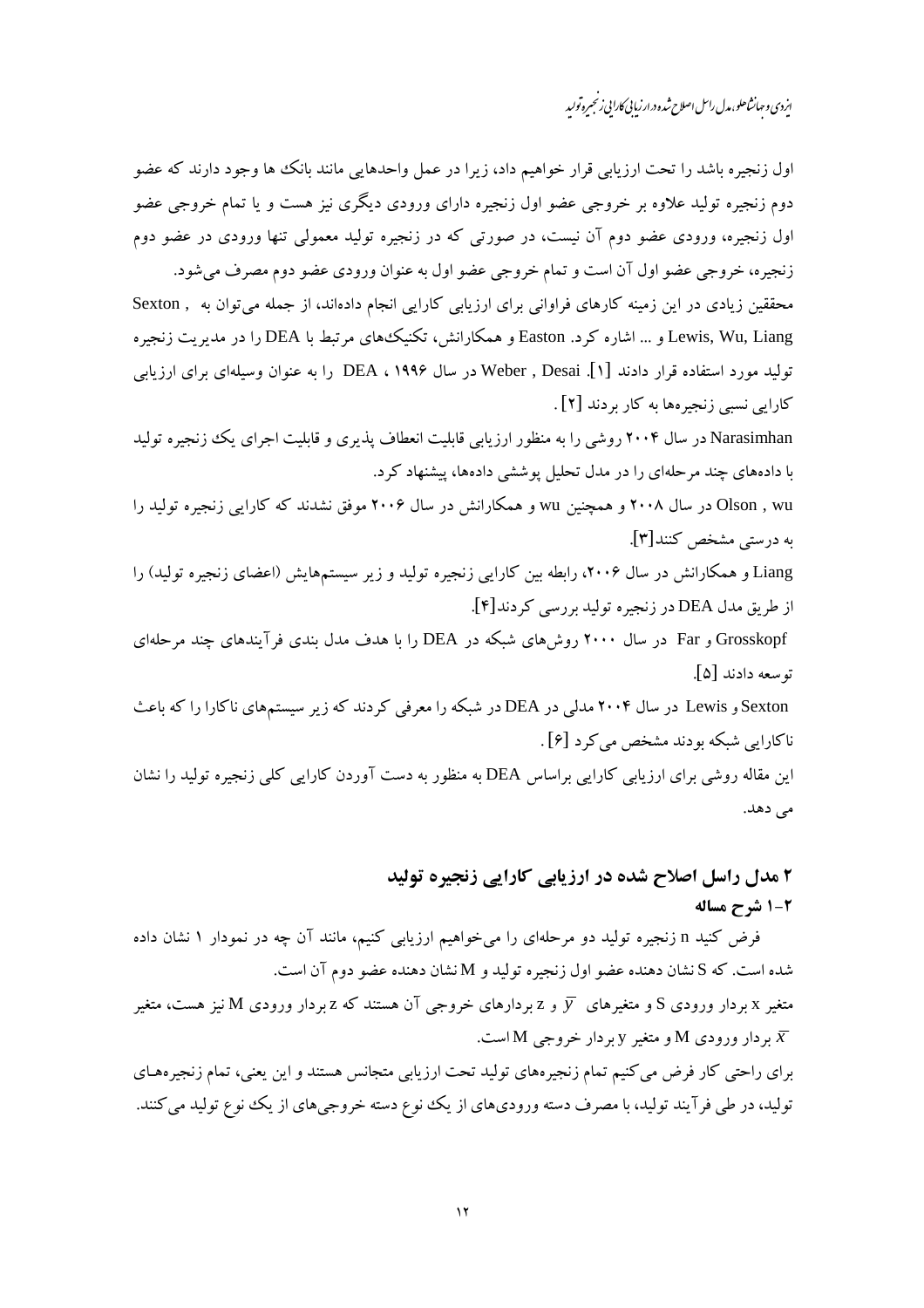مجله رياضيات كاربردي واحد لاسچان ٣٠ (١٣٩٠) ١٧-١١



نمودار 1. زنجيره توليد

به طور خاص برای j امین زنجیره تولید، بردارهای ورودی و خروجی برای عضو اول زنجیره تولید (S) عبارتند از:

$$
x_{ij}
$$
 (*i* = 1,..., *m* ),  $\overline{y}_{kj}$  (*k* = 1,..., *K* ),  $z_{ij}$  (*t* = 1,..., *T* )

e بردار ورودی و خروجی برای دومین عضو زنجیره تولید اُام (M) عبارتند از:  

$$
\overline{x}_{qi} (q = 1,...,Q)
$$
,  $y_{rj} (r = 1,...,R)$ 

۲-۲ کارایی

در این قسمت به تعریف کارایی در زنجیره تولید میپردازیم. کارایی کلی زنجیره تولید p ام در مدل راسل اصلاح شده، را از حل مدل زیر به دست میآوریم.

$$
\Gamma = Min \frac{\frac{1}{m} \sum_{i=1}^{m} \theta_i}{\frac{1}{s} \sum_{r=1}^{s} \phi_r}
$$

$$
s.t. \quad \sum_{j=1}^{n} \lambda_j^S x_{ij} \leq \theta_i x_{ip}, \qquad i = 1, ..., m,
$$
  

$$
\sum_{j=1}^{n} \lambda_j^S \overline{y}_{kj} \geq \phi_k \overline{y}_{kp}, \qquad k = 1, ..., K,
$$
  

$$
\sum_{j=1}^{n} \lambda_j^S z_{ij} \geq z_{ip}, \qquad t = 1, ..., T,
$$
  

$$
\sum_{j=1}^{n} \lambda_j^M z_{ij} \leq z_{ip}, \qquad t = 1, ..., T,
$$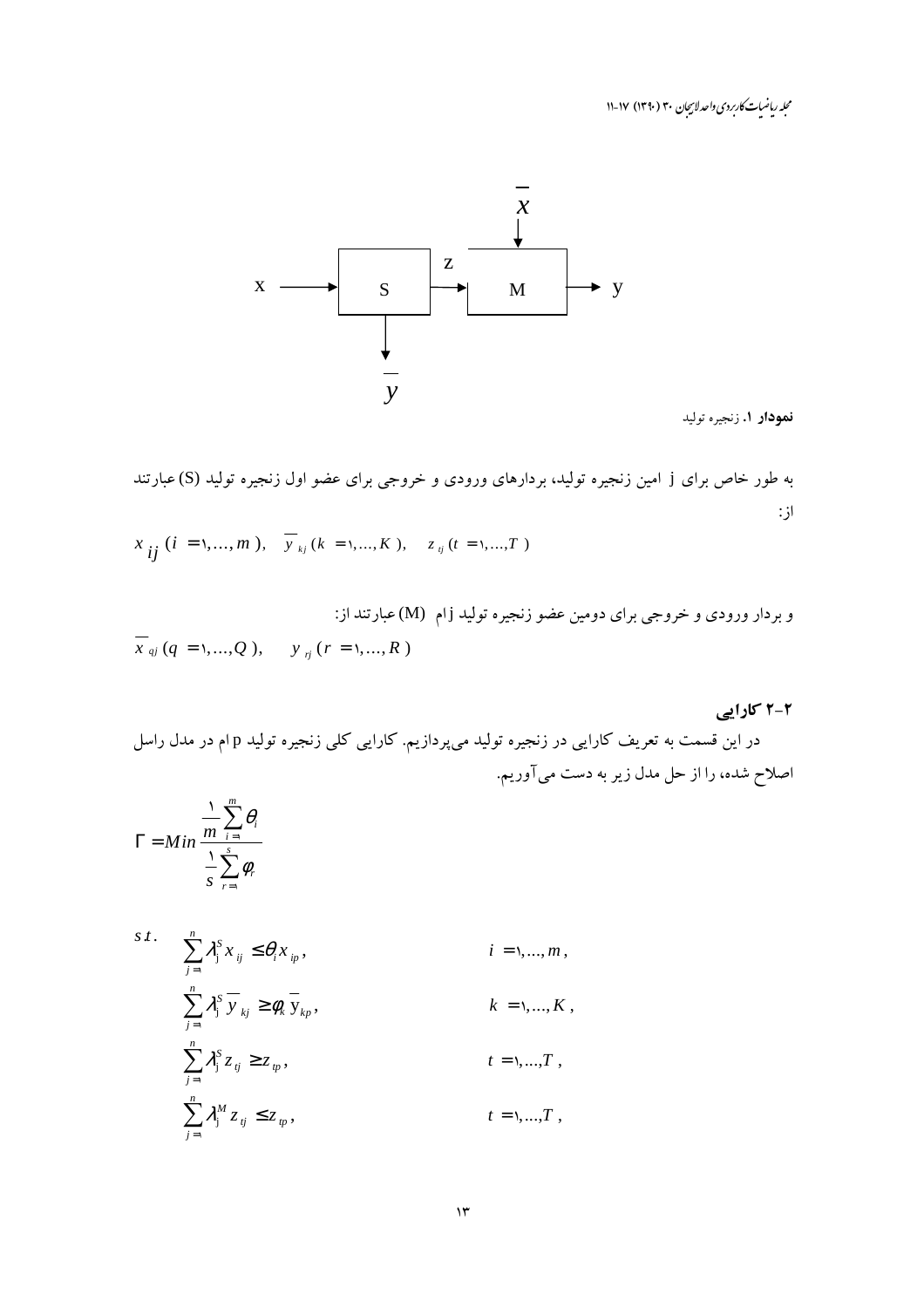ایردی و جانشاهلو، مدل راسل اصلاح شده در ارزیابی کارایی زنجیره تواپد

$$
\sum_{j=1}^{n} \lambda_{j}^{M} \overline{x}_{qj} \leq \theta_{q} \overline{x}_{qp},
$$
\n
$$
q = 1, ..., Q,
$$
\n
$$
\sum_{j=1}^{n} \lambda_{j}^{M} y_{rj} \geq \phi_{r} y_{rp},
$$
\n
$$
r = 1, ..., R,
$$
\n
$$
\sum_{j=1}^{n} \lambda_{j}^{M} = 1, \sum_{j=1}^{n} \lambda_{j}^{S} = 1, \lambda_{j}^{S} \geq 0, \qquad \lambda_{j}^{M} \geq 0, \qquad j = 1, ..., n,
$$
\n
$$
\theta_{i} \leq 1, \qquad i = 1, ..., m,
$$
\n
$$
\theta_{q} \leq 1, \qquad q = 1, ..., Q,
$$
\n
$$
\phi_{k} \geq 1, \qquad k = 1, ..., K,
$$
\n
$$
\phi_{r} \geq 1, \qquad r = 1, ..., R.
$$
\n(1 J4a)

حال نتایج حاصل از آن را در یک مثال کاربردی نشان میدهیم.

۳-۲ مثال

دادههای مربوط به ۱۷ بانک تحت ارزیابی در جدول ۱ قرار دارد. همچنین  $(\Gamma)$  کارایی حاصل از مدل معرفی شده در ستون اول جدول (۲) و (Z)کارایی با مدل DEA معمولی (مدل ۲) (فقط با در نظر گرفتن ورودی ابتداییترین عضو و خروجی انتهاییترین عضو) در ستون دوم جدول (۲) قرار دارد.

$$
Z = Min \frac{\sqrt{m} \sum_{i=1}^{m} \theta_i}{\sqrt{S} \sum_{r=1}^{s} \phi_r}
$$
  

$$
s.t. \sum_{j=1}^{n} \lambda_j^S x_{ij} \leq \theta_i x_{ip},
$$
  

$$
i = 1,..., m,
$$
  

$$
\sum_{j=1}^{n} \lambda_j^S \overline{y}_{kj} \geq \overline{y}_{kp},
$$
  

$$
k = 1,..., K,
$$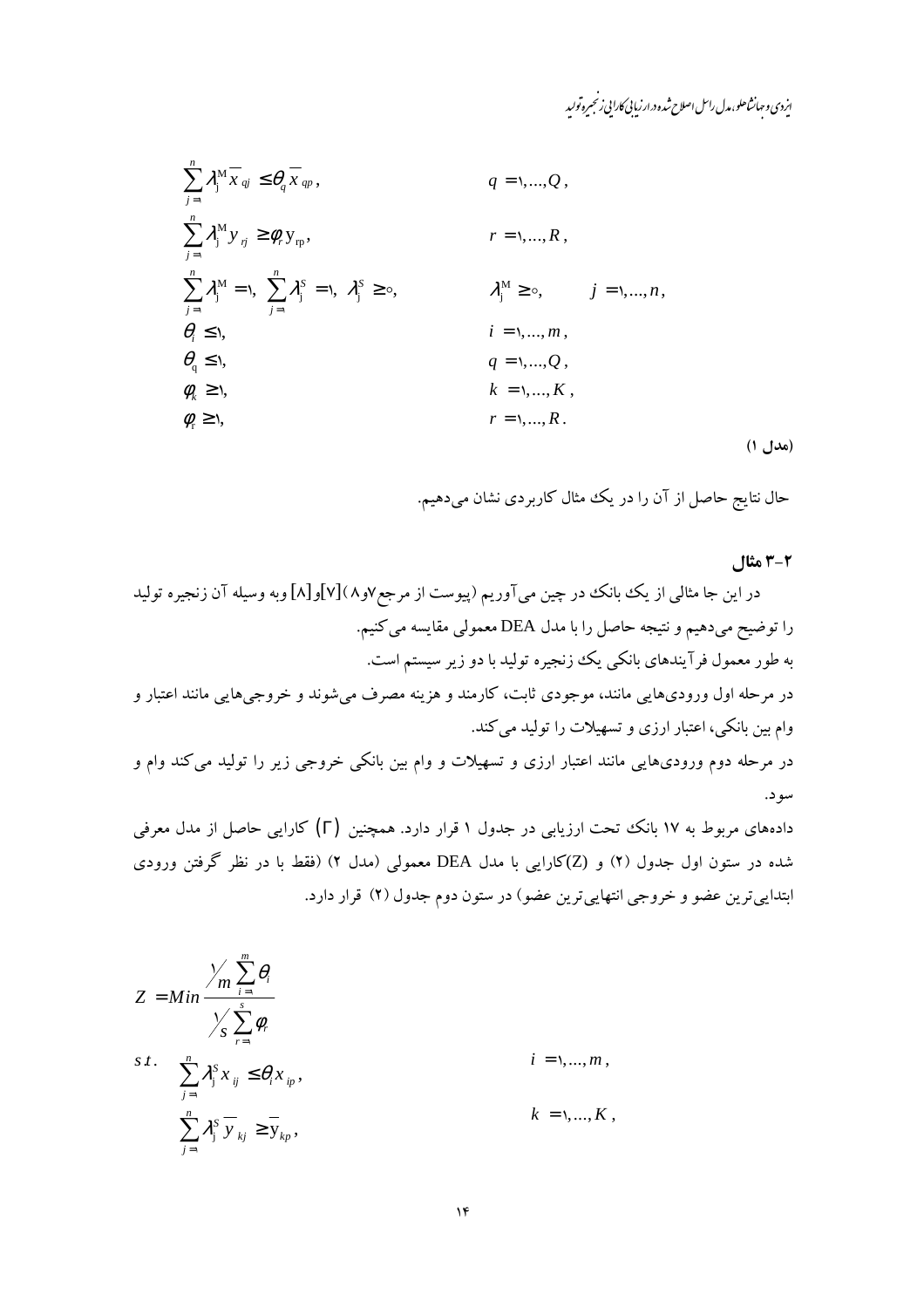مجله رياضيات کاربردی واحد لاہیجان ۳۰ (۱۳۹۰) ۱۷-۱۷

$$
\sum_{j=1}^{n} \lambda_{j}^{S} z_{ij} \ge z_{ip},
$$
\n
$$
t = 1,...,T,
$$
\n
$$
\sum_{j=1}^{n} \lambda_{j}^{M} z_{ij} \le z_{ip},
$$
\n
$$
t = 1,...,T,
$$
\n
$$
t = 1,...,T,
$$
\n
$$
t = 1,...,T,
$$
\n
$$
t = 1,...,T,
$$
\n
$$
t = 1,...,T,
$$
\n
$$
t = 1,...,T,
$$
\n
$$
t = 1,...,T,
$$
\n
$$
t = 1,...,T,
$$
\n
$$
t = 1,...,T,
$$
\n
$$
q = 1,...,Q,
$$
\n
$$
q = 1,...,Q,
$$
\n
$$
r = 1,...,R,
$$
\n
$$
\sum_{j=1}^{n} \lambda_{j}^{M} = 1, \sum_{j=1}^{n} \lambda_{j}^{S} = 1, \lambda_{j}^{S} \ge 0, \qquad \lambda_{j}^{M} \ge 0, \qquad j = 1,...,n,
$$
\n
$$
\theta_{i} \le 1,
$$
\n
$$
t = 1,...,m,
$$
\n
$$
r = 1,...,R.
$$

(مدل ۲)

جدول ۱. دادههای مربوط به بانکههای تحت ارزیابی

| N <sub>o</sub> | Bank<br><b>Branch</b> | موجودي<br>ثاىت                  | كارمند                      | هز ينه                 | اعتبار                    | وام بين<br>بانكى                    | اعتبار<br>ارزى                              | تسهيلات                    | وام                                                             | سو د                                      |
|----------------|-----------------------|---------------------------------|-----------------------------|------------------------|---------------------------|-------------------------------------|---------------------------------------------|----------------------------|-----------------------------------------------------------------|-------------------------------------------|
| ١              | Hefei                 | 1/19A                           | 1/771                       | 1/7710                 | 199/9000                  | $\Lambda/\Upsilon\cdot$ 9 $\Lambda$ | 111/190f                                    | 3/7099                     | 177/190F                                                        | 3/7099                                    |
| ۲              | Bengbu                | .70910                          | .7911                       | <b>./FVQA</b>          | 0.1198                    | $1/VP^{\prime\prime}$               | 19/FAT9                                     | .799.                      | 19/FAT9                                                         | .799.                                     |
| ٣              | Huainan               | $\cdot$ / $V$ $V$ $V$           | .7980                       | .79.91                 | FA/7AT                    | T/F.9 <sub>A</sub>                  | $\mathbf{r} \mathbf{r}/\mathbf{r}$          | $\cdot$ /VVIT              | $\mathbf{r} \mathbf{r}/\mathbf{r}$                              | $\cdot$ /VVIT                             |
| ۴              | Huaibei               | .7010.                          | $\cdot$ /۴۸۶                | ٠/٣٧۶٣                 | $T\Delta/\cdot V\cdot F$  | Y/YFA.                              | $10/7\Lambda\cdot\mathcal{F}$               | $\cdot$ /٣٢ $\cdot$ ٣      | $10/7\Lambda\cdot\mathcal{F}$                                   | $\cdot$ /٣٢ $\cdot$ ٣                     |
| ۵              | Maanshan              | $\cdot$ /FVV $\Delta$           | .7019                       | $\cdot$ /۳۸۴۸          | F9/91VF                   | 0.19911                             | $\mathbf{r}$ $\mathbf{r}$ /919 $\mathbf{v}$ | .784                       | $\mathsf{r}\mathsf{r}/\mathsf{A}\mathsf{A}\mathsf{A}\mathsf{V}$ | $\cdot$ / $\wedge$ $\wedge$ $\wedge$      |
| ۶              | Tongling              | .79170                          | $\cdot$ /۴ $\cdot$ V        | $\cdot$ /۳۴ $\cdot$ V  | $YY/\lambda$ . $\Delta Y$ | 1/7F1T                              | <b>TY/OVVA</b>                              | .79916                     | <b>TY/OVVA</b>                                                  | .79919                                    |
| $\mathsf{v}$   | Wuhu                  | $\cdot$ / $\vee$ 911            | $\cdot$ / $V\cdot$ $\wedge$ | $\cdot$ /۴۴ $\cdot$ V  | T9/F09.                   | $1/1FA\Delta$                       | $\mathbf{r} \cdot \mathbf{r} \mathbf{r}$    | .79YYY                     | $\mathbf{r} \cdot \mathbf{r}$                                   | $\cdot$ / $\gamma$                        |
| ٨              | Anqing                | 1/7797                          | $\cdot$ / $V$               | .7008V                 | $TV/F4\Delta F$           | $F/\cdot \Lambda Y \Delta$          | $Y \cdot 79 \cdot 11$                       | ۰/۴۸۶۴                     | $Y \cdot 79 \cdot 11$                                           | $\cdot$ / $F\Lambda$ ۶۴                   |
| ٩              | Huangshan             | $\cdot$ /۴۴۶ $\cdot$            | $\cdot$ /۴۴۳                | .74919                 | $Y \cdot 19\%$            | $\cdot$ / $9$ $\wedge$ ۹ $\vee$     | A/FYYY                                      | .717AA                     | A/FYYY                                                          | $\cdot$ /17 $\Lambda\Lambda$              |
| $\mathcal{L}$  | Fuyang                | $\cdot$ /٢۴٨١                   | $\cdot$ /۶۳۸                | $\cdot$ /FOVF          | 60/0.04                   | 1/VTYV                              | 9/7706                                      | $\cdot$ /۳ $\cdot$ 19      | 9/7706                                                          | .77.19                                    |
| $\mathcal{L}$  | Suzhou                | $\cdot/\sqrt{\cdot\Delta\cdot}$ | $\cdot$ / $\Delta V \Delta$ | .76.79                 | ٣٨/١۶٢٥                   | 7/7497                              | 11/11                                       | $\cdot$ /٣١٣٨              | 17/11V1                                                         | $\cdot$ /٣١٣٨                             |
| ۱۲             | Chuzhou               | ٬۱۶۴۴۶                          | $\cdot$ $/$ ۴۳۲             | $\cdot$ / $F \cdot 17$ | 4.1909                    | $Y/PP\Delta F$                      | $\Upsilon/\Lambda \Upsilon$                 | $\cdot$ /۳۷۷۲              | $17/\lambda 17.$                                                | $\cdot$ /۳۷۷۲                             |
| $\mathcal{N}$  | Luan                  | .7YY4                           | .701                        | .774.9                 | $Y$ $9/0$ $Y$ $Y$         | 1/PP19                              | 0.1991                                      | .790                       | 0.991                                                           | $.7180$ ۳                                 |
| $\gamma$       | Xuancheng             | $\cdot$ /00٣٨                   | $\cdot$ /۴۴۲                | .7000                  | YY/Y.9Y                   | 4/9                                 | 177.610                                     | ۰/۳۶۱۴                     | 177.00                                                          | .77918                                    |
| ۱۵             | Chizhou               | $\cdot$ /٣٣۶٣                   | $\cdot$ /۳۲۲                | .77779                 | 18/1770                   | $\cdot$ /FAA9                       | $\Delta$ /9 $\Lambda \cdot \tau$            | . / . 97                   | $\Delta$ /9 $\Lambda \cdot \tau$                                | $\cdot$ / $\cdot$ 971                     |
| ۱۶             | Chaohu                | $\cdot$ /99 $\vee$ A            | $\cdot$ /۴۲۳                | $\cdot$ /۳۴۷۱          | <b>TY/11F1</b>            | 1/1797                              | 4/777A                                      | $\cdot$ /۲ $\cdot\cdot$ ۲  | 4/777A                                                          | $\cdot$ / $\cdot$ $\cdot$ $\cdot$ $\cdot$ |
| $\mathsf{v}$   | <b>Bozhou</b>         | .7461A                          | .7809                       | .7098                  | 13/4344                   | $\cdot$ /۴ $\cdot$ ۶۴               | $Y/\Delta Y Y P$                            | $\cdot/\cdot\cdot\Delta V$ | 7/0۳۲۶                                                          | $\cdot/\cdot\cdot\Delta V$                |
|                |                       |                                 |                             |                        |                           |                                     |                                             |                            |                                                                 |                                           |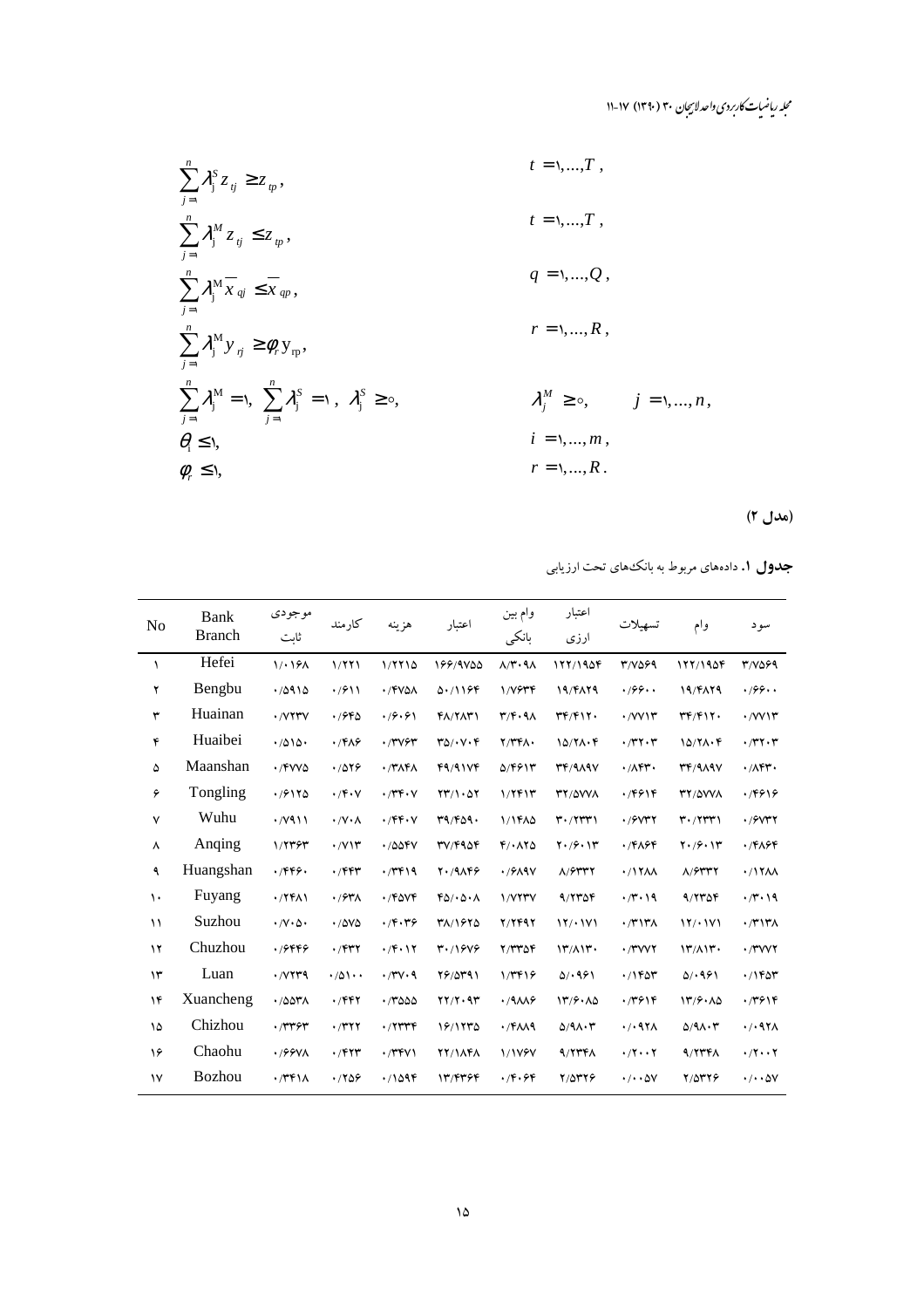انردی و پهانشاهلو، مدل راسل اصلاح شده د. ارزمایی کارایی زنجسره تولید

| N <sub>0</sub> | Bank<br><b>Branch</b> | $\Gamma$                           | Ζ                                    |
|----------------|-----------------------|------------------------------------|--------------------------------------|
| ١              | Hefei                 | $1/$                               | $\sqrt{\cdots}$                      |
| ۲              | Bengbu                | .70911                             | .70707                               |
| ٣              | Huainan               | $\cdot$ / $9$ $\wedge\wedge\wedge$ | 7746                                 |
| ۴              | Huaibei               | $\cdot$ / $\wedge \wedge \wedge$   | $\cdot$ / $\wedge$ $\wedge$ $\wedge$ |
| ۵              | Maanshan              | $1/$                               | $1/$                                 |
| ۶              | Tongling              | $\cdot$ / $9$ $\wedge$             | · / VVAT                             |
| ٧              | Wuhu                  | ٠/۶٣٨٢                             | ٠/٧٢۶٥                               |
| ٨              | Anqing                | .70.7                              | .7049                                |
| ٩              | Huangshan             | .7411                              | .7999                                |
| ١.             | Fuyang                | .7949                              | · / VVOF                             |
| ۱۱             | Suzhou                | .790                               | · / VV۳۵                             |
| ۱۲             | Chuzhou               | .77709                             | ٨٥٣٨ ٠                               |
| ۱۳             | Luan                  | 19790                              | .7999.                               |
| ۱۴             | Xuancheng             | .799YV                             | $\cdot$ / $\vee$ $\cdot$ $\vee$ 9    |
| ۱۵             | Chizhou               | $1/$                               | $1/$                                 |
| ۱۶             | Chaohu                | .71979                             | .70707                               |
| ١٧             | <b>Bozhou</b>         | $1/$                               | $1/$                                 |
|                |                       |                                    |                                      |

جدول ۲. [کارایی با مدل DEA معمولی و کارایی با مدل معرفی شده]

طبق جدول (۲) مقدار کارایی بدست آمده از مدل معرفی شده ( T) بسیار کمتر از کارایی با مدل DEA معمولی (Z) است. به عنوان مثال برای زنجیرهای تولید ۹،۸ ، ۱۹، ۱۱، ۱۱، . . . . این نشان می دهد که مدل پیشنهادی در ییدا کردن زنجیرههای تولید ناکارا، نسبت به مدل DEA معمولی کاراتر است .

## ۳ نتایج

در این مقاله زنجیره تولیدی را در نظر گرفتیم که تا به حال در زنجیرههای تولید مورد بررسی قرار نگرفته است که در آن تمام خروجی عضو اول زنجیره، ورودی عضو دوم آن نیست و ضمناً عضو دوم زنجیره دارای ورودی است که خروجی عضو اول نیست. نتایج حاصل از بررسی چنین زنجیره تولیدی در زیر آمده است: با توجه به نتایج حاصل از جدول (۲) و مقایسه دو ستون Z و  $\Gamma$  در مثال کاربردی ذکر شده ملاحظه می شود کارایی ارزیابی شده زنجیرههای تولید، توسط مدل ارایه شده بسیار کمتر از کارایی این زنجیرهها در مدل DEA معمولی میباشد بنابراین، این روش در پیدا کردن زنجیرهٔ تولید ناکارا بسیار کارآمدتر است.